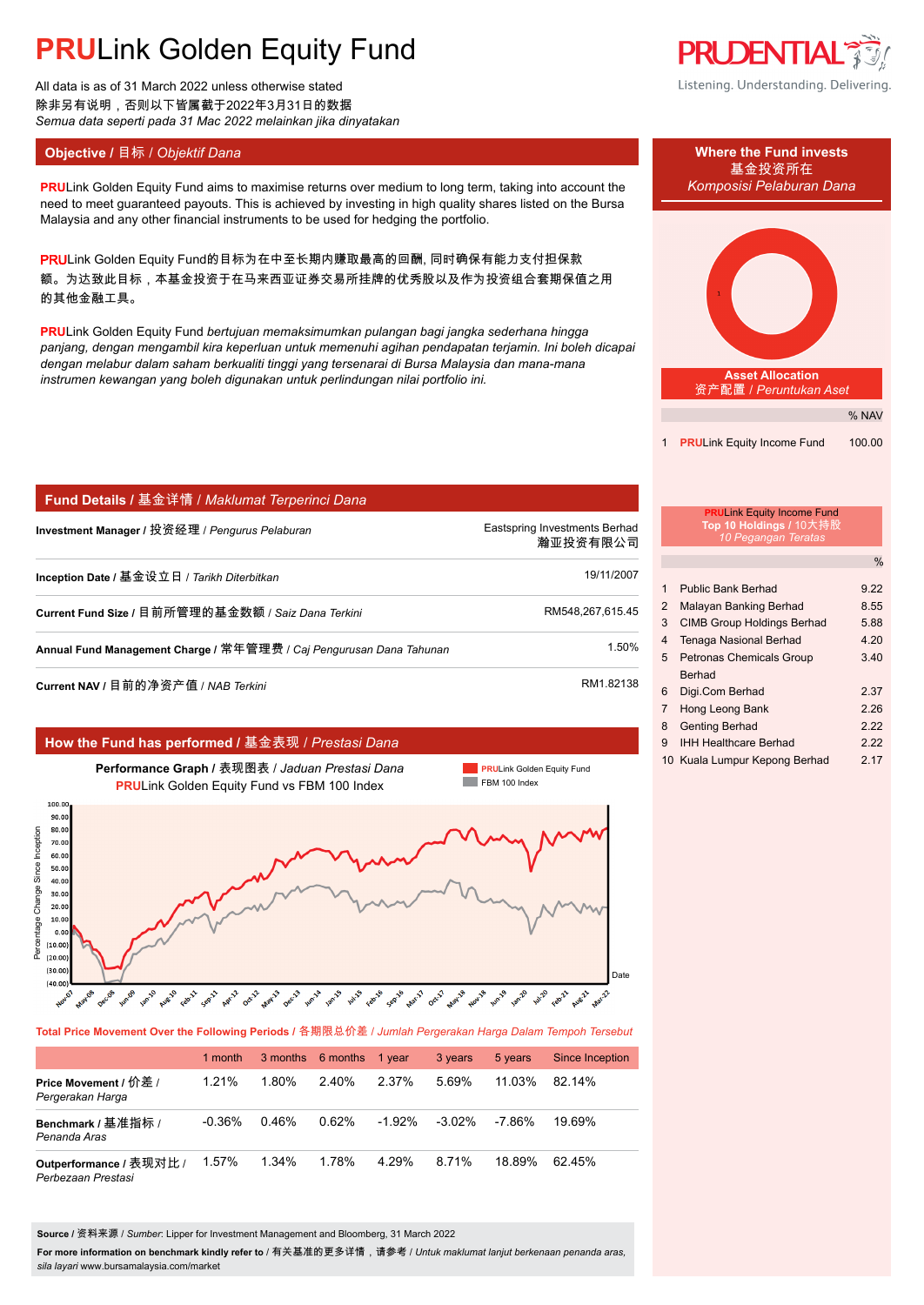## **PRU**Link Golden Equity Fund

All data is as of 31 March 2022 unless otherwise stated 除非另有说明,否则以下皆属截于2022年3月31日的数据 *Semua data seperti pada 31 Mac 2022 melainkan jika dinyatakan*

### **PRUDENTIAL** Listening. Understanding. Delivering.

#### **Monthly Update /** 每月简报 / *Peningkatan Bulanan*

#### **Market Review /** 市场回顾 */ Tinjauan Bulanan*

Malaysian equity markets corrected during the month, impacted by the continuing conflict between Russia and Ukraine. Whilst Brent crude oil prices remained above USD100/bbl during the month, Crude Palm Oil (CPO) prices corrected from the peak of RM8000/tonne to RM6300/tonne by end of the month. The Johor State elections were held on 12 March 2022, which saw the Barisan Nasional (BN) party win two-thirds majority, capturing 40 of the 56 seats contested. UMNO contributed 33 seats to victory. Foreign investors were net buyers of equity in March of RM3.2b for the third consecutive month of net inflows.

The FBMKLCI Index declined 20.92 points in March to close at 1,587.36 points, down 1.3%. The FBM Small Cap Index declined 0.25% for the month but outperforming the FBMKLCI Index.

俄乌冲突持续上演,拖累马来西亚股市于检讨月份下调整。布伦特原油价格月内保持在每桶100 美元以上之际,原棕油价格月底从每公吨8000 令吉峰值下跌至每公 <u>吨6300令吉。柔佛州选举于 2022 年 3 月 12 日举行,国阵以三分二强大优势胜出,在56个州议席中狂扫40席;其中巫统攻下33 个席位。外资3 月份净买入马股32亿</u> 令吉,为连续第三个月净流入。

#### 富时隆综指3月份下跌20.92点或1.3%,以1,587.36点挂收。富马小资本指数月内微跌0.25%,但跑赢隆综指。

*Pasaran ekuiti Malaysia diperbetulkan pada bulan ini, kesan daripada konflik berterusan antara Rusia dan Ukraine. Sementara harga minyak mentah Brent kekal melebihi USD100 setong pada bulan tersebut, harga Minyak Sawit Mentah (MSM) diperbetulkan daripada paras tertinggi RM8000 setan kepada RM6300 setan menjelang akhir bulan. Pilihan raya Negeri Johor yang diadakan pada 12 Mac 2022, menyaksikan parti Barisan Nasional (BN) memenangi majoriti dua pertiga, menawan 40 daripada 56 kerusi yang dipertandingkan. UMNO menyumbang 33 kerusi kepada kemenangan. Pelabur asing adalah pembeli bersih ekuiti pada bulan Mac yang bernilai RM3.2 bilion, mencatat aliran masuk bersih bagi bulan ketiga berturut-turut.*

*Indeks FBMKLCI susut 20.92 mata pada Mac lalu ditutup pada 1,587.36 mata, turun 1.3%. Indeks FBM Small Cap merosot 0.25% di bulan yang sama tetapi mengatasi prestasi Indeks FBMKLCI.*

#### **Market Outlook /** 市场展望 */ Gambaran Bulanan*

A month into the Russia-Ukraine conflict, a resolution towards a ceasefire has yet to be achieved. As such commodity prices are likely to remain higher for longer. Other global risks to contend with could include higher inflationary pressures resulting in the US Federal Reserve hiking rates faster and more aggressively. As Malaysia moves towards endemic phase, and lifting many travel restrictions effective 1 April 2022, reopening of the economy should garner more recovery momentum. The government's announcement to allow the new special EPF withdrawal of up to RM 10,000 will help drive consumption spending domestically, especially ahead of the Hari Raya festivities. The success of the BN party in the recent Johor State Elections will fuel speculations that GE15 may be called after July 2022. A convincing win by any party will be a positive factor towards a more stable government and policy making. Whilst there are many potential headwinds on the horizon, any correction in the market would provide a good opportunity to accumulate fundamentally strong stocks.

俄罗斯与乌克兰爆发冲突一个月后尚未达成停火协议。因此,大宗商品价格可能会在更长时间内保持高位。 其他需要应对的全球风险还包括通胀压力走高使美联储更 快、更激进地加息。随着马来西亚进入地方性流行病阶段,并从 2022 年 4 月 1 日起取消许多旅行限制,经济重新开放应该会获得更多复苏势头。政府宣布允许雇员 公积金局(EPF)会员特别提款1万令吉的措施将有助于推动国内消费支出,尤其是在开斋节之前。国阵在最近的柔佛州选举中获得胜利,市场猜测,第 15 届全国大 选可能在 2022 年 7 月之后召开。任何一方令人信服的胜利都将是积极因素,因为这将带来一个更稳定的政府和政策制定。尽管许多潜在的不利因素目前充斥市 场,任何调整都将是积累基本面强劲的股票的良机。

*Sebulan konflik Rusia-Ukraine, resolusi ke arah gencatan senjata masih belum dicapai. Oleh itu, harga komoditi berkemungkinan kekal tinggi buat tempoh yang lebih lama. Risiko global lain yang perlu dihadapi mungkin termasuk tekanan inflasi yang lebih tinggi lalu menyebabkan kadar kenaikan Rizab Persekutuan AS yang lebih cepat lagi agresif. Ketika Malaysia menuju ke fasa endemik di samping menarik balik kebanyakan sekatan perjalanan berkuat kuasa 1 April 2022, pembukaan semula ekonomi seharusnya mengumpulkan lebih banyak momentum pemulihan. Pengumuman kerajaan yang membenarkan pengeluaran khas KWSP baharu sehingga RM10,000 akan membantu memacu perbelanjaan penggunaan dalam negara, terutamanya menjelang sambutan Hari Raya. Kejayaan parti BN dalam Pilihan Raya Negeri Johor baru-baru ini akan mencetuskan spekulasi bahawa PRU15 mungkin diadakan selepas Julai 2022. Kemenangan yang meyakinkan oleh mana-mana parti akan menjadi faktor positif ke arah pembentukan kerajaan dan dasar yang lebih stabil. Walaupun terdapat banyak potensi halangan di sekeliling, apa-apa pembetulan dalam pasaran akan memberikan peluang yang baik untuk mengumpul stok yang secara asasnya kukuh.*

#### **Fund Review & Strategy /** 基金表现评论与投资策略 */ Tinjauan dan Strategi Dana*

The Fund returned 1.21% for the month, outperforming the benchmark return of -0.36% by 1.57%. Year-to-date, the Fund returned 1.80%, outperforming the benchmark return of 0.46% by *.* 1.34%.

During the Month, the outperformance was mainly due to the Fund's underweight in selective commodity and healthcare stocks.

We believe heightened volatility to persist as investors are unease over geopolitical developments in Russia -Ukraine, uncertainty on the Fed tightening policy, sharp bond yield moves, persistent inflationary pressures and upcoming GE15. We prefer sound fundamental stocks with re-opening plays, particularly in the tourism related, industrial, financial and consumer sectors. We are also looking for stocks that are positively correlated to higher inflation expectation.

本基金月内录得1.21%回酬,超越提供-0.36%回酬的基准1.57%。年度至今,基金的回酬是1.80%,跑赢基准1.34%,基准的回酬为0.46%。

#### 检讨月份下,基金表现超越主要归功于在特定商品和医疗保健股的减持。

#### 我们认为市场将持续动荡,因为俄乌地缘政治发展、美联储收紧政策的不确定性、债券收益率大幅波动、通胀压力持续以及即将举行的第十五届全国大选等因素困扰投资情绪。因 此,我们偏好将受益于经济重新开放且基本面良好的股票,尤其是旅游相关、工业、金融和消费股。另外,我们还放眼与较高通胀预期正相关的公司。

*Dana menjana pulangan 1.21% untuk bulan ini, mengatasi pulangan penanda aras -0.36% sebanyak 1.57%. Sejak awal tahun hingga kini, Dana memberikan pulangan 1.80%, mengatasi pulangan penanda aras 0.46% sebanyak 1.34%.*

*Pada bulan tinjauan, prestasi cemerlang disebabkan terutamanya oleh kekurangan pegangan Dana dalam stok komoditi terpilih dan penjagaan kesihatan.*

*Kami percaya volatiliti yang semakin memuncak akan berterusan apabila pelabur berasa tidak senang dengan perkembangan geopolitik di Rusia-Ukraine, ketaktentuan mengenai dasar pengetatan Fed, pergerakan hasil bon yang mendadak, tekanan inflasi yang berterusan dan PRU15 yang bakal menjelang. Kami berminat dengan stok berasas kukuh dengan tema pembukaan semula, terutamanya dalam sektor berkaitan pelancongan, perindustrian, kewangan dan pengguna. Kami juga sedang mencari stok yang berkorelasi positif dengan jangkaan inflasi yang lebih*